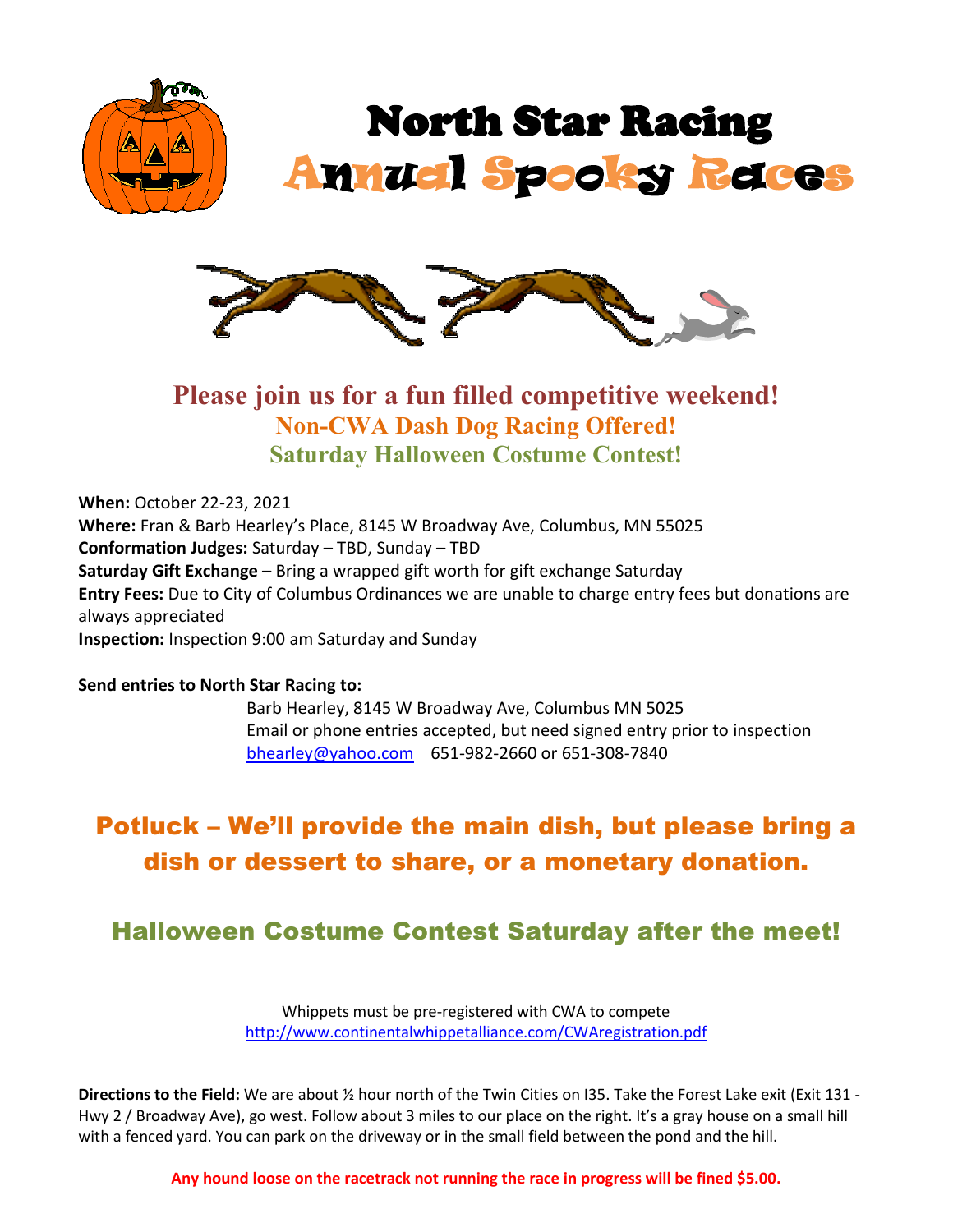### **Please pick up after yourself and your dog. Thanks!**

## **Accommodations**

**Note:** Please let us know if you have negative experiences with any of the hotels listed and we will take them off the list. Feedback from last year was that the Red Roof was OK. We do have space for RVs to park/camp in the yard or on the driveway, too.

**Red Roof Plymouth** - 763-553-1751 – 2600 Annapolis Lane North, Minneapolis, MN 55441 38 Miles from racing site, no pet fee **AmericInn Ham Lake** – 612-470-5116 – 13440 Hwy 65 North, Ham Lake MN 55304 14 miles from racing site, \$30 pet fee per stay, let them know you are coming for a dog event **AmericInn North Branch** – 651-243-4596 – 38675 14th Ave, North Branch MN 55056 20 miles from racing site, \$30 pet fee per stay, let them know you are coming for a dog event **Best Western Plus Blaine** – 763-792-0750 -10580 Baltimore St NE, Blaine MN 55449 17 miles from racing site, \$20/night pet fee, Pet limit 2, ask for a pet friendly room **Best Western Plus** - 651-429-5393 - 4940 US Hwy 61, White Bear Lake, MN 55110 20 Miles from racing site, \$10/night pet fee, Pet limit 2, but they make exceptions for dog show/events so let them know you are coming for a local show/event **Baymont Coon Rapids** – 763-515-1977 - 8965 Springbrook Drive, Coon Rapids, MN 55433 20 miles from racing site, can negotiate a \$40 pet fee per stay if you let them know you are coming for a dog event

## **Veterinary Care**

380 W Broadway Ave 11850 Aberdeen St NE Forest Lake, MN 55025 Blaine, MN 55449 651-464-4210 763-754-5000

**Veterinary Care Emergency Veterinary Care**

South Shore Veterinary Hospital Affiliated Emergency Veterinary Services

## **Dash Dog Racing**

Dash Dog Racing is designed to provide a fun racing experience for whippets 8 months and older who are not ready or who are ineligible to race in CWA racing due to breed standard disqualifications, pedigree restrictions, or lack of an AKC registration number (such as rescue whippets). Dash Dog races will be run in between the regular CWA programs. The race secretary also has the right to refuse dogs that are known to be chronic foulers or interferers.

Dash Dog races will be run following the CWA rules [\(http://continentalwhippetalliance.com/rules.pdf\)](http://continentalwhippetalliance.com/rules.pdf) with the following exceptions: there will only be 3 programs with no more than 4 whippets per race, whippets observed to foul will be excused, not disqualified, and Dash Dog racers are not eligible to participate in the Conformation match. Please use the CWA entry form for entries, but note "Dash Dog entry" prominently on the form.

**William O'Brian State Park** - 651-433-0500 - 16821 O'Brien Trail North, Marine on St. Croix, MN 55047 19 miles from racing site, reservations needed